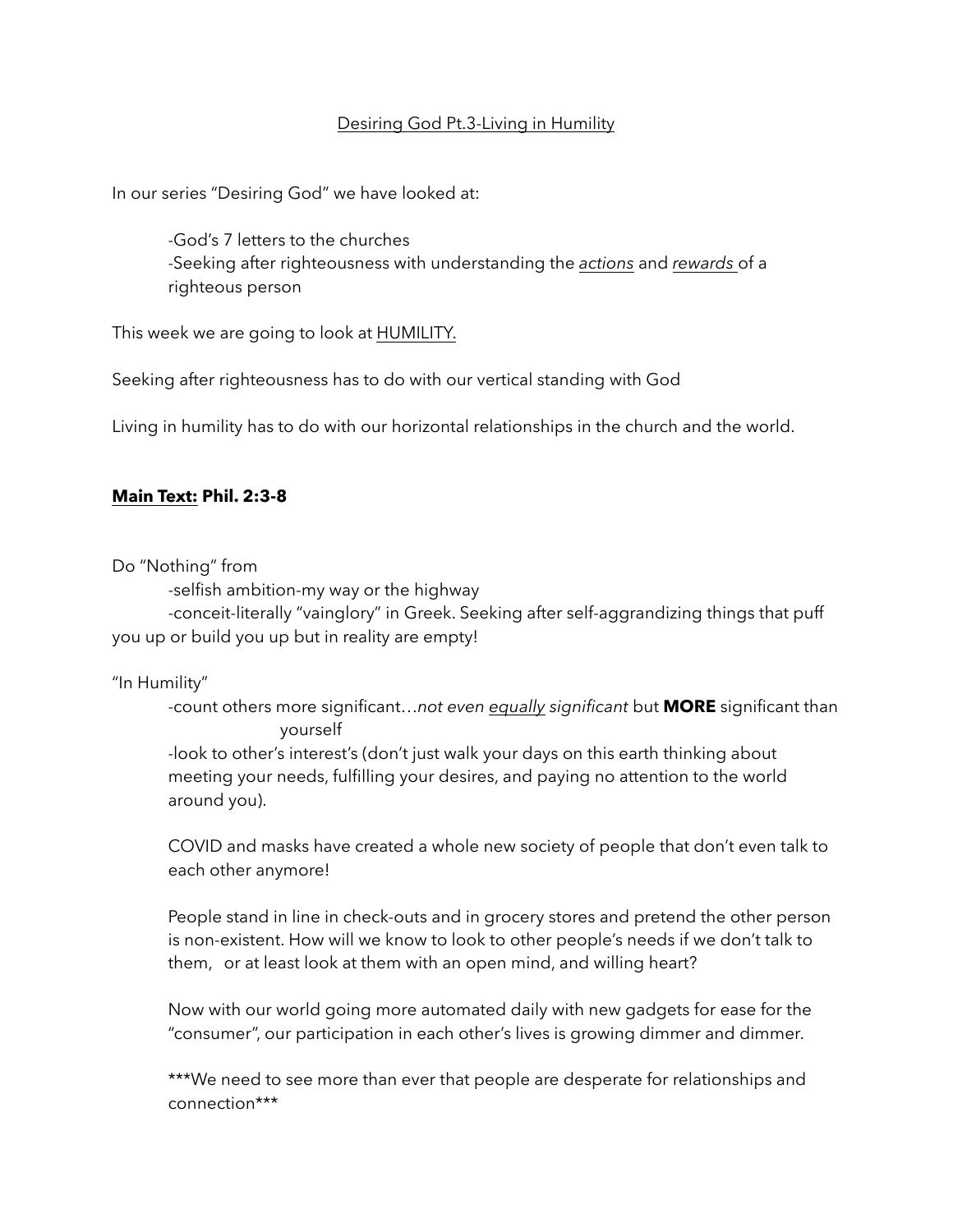"Have this mind…"

 -living in humility and having the heart of Jesus (which we will see next) is something we must actionably display, and we have been given the greatest pattern to follow from the greatest person who ever lived!

## *A quote from Jesus about His ministry*

**Luke 19:10**- Jesus came to seek and save the lost! (Key here is he CAME)

What did Jesus experience in His coming? While the perspectives of those he ministered to were that of awe, love, obedience, and hunger in understanding he was the Messiah, Teacher, Lord, and God (Yahweh), there was a different perspective to behold.

*1)* The Pre-incarnate Jesus had the form of God and did not count equality with God a thing to be grasped-He was existing as God the Son with God the Father and God the Spirit with perfect unilateral authority and power.

> He then began the process of emptying himself of all he had-glory, total authority, knowing no pain, and being the King and ruler of the universe.

# **\*Jesus never stopped being God when He became a man\* \*Jesus becoming** *fully man* **while being** *fully God* **is where the miracle and grace of salvation lie.**

2) He became a **servant**! The Ruler and King who deserves our entire life flipped roles and became the least when he was most to be feared and worshiped.

3) In being a servant, he was a **man**! Not only did he serve mankind, but he walked as a man, feeling all mankind feels in our imperfect world.

4) He **obeyed the will of the Father.** As fully man, He had to submit to His heavenly Father, just as we do in our life (**See John 18:11).** He also had the authority to stop the crucifixion. **(See Matthew 26:53-54).**

5) **He died the most brutal and humiliating death possible.** The Roman cross was excruciating in physical torment, and it was humiliating in its ability to emotionally destroy a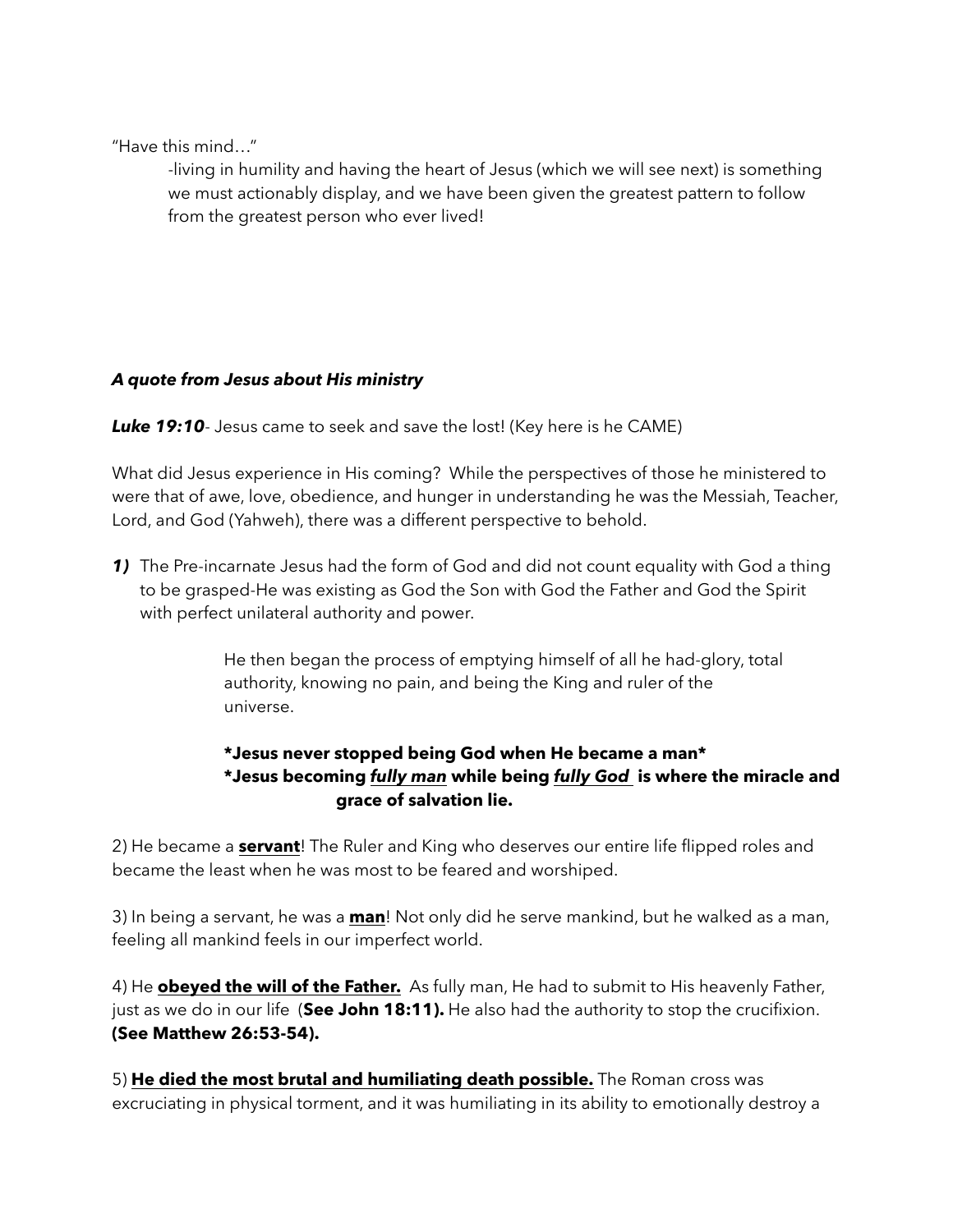person. The Roman cross was saved for the worst of people, and the spotless Lamb of God died by its unparalleled method.

 -Jesus had to bear total suffering in every way, spiritually, emotionally, and physically to bear our sins and fulfill the wrath of God.

## **Isaiah 53:1-10a**

borne our griefs…carried our sorrows…pierced…crushed…chastisement upon him… oppressed…afflicted….a lamb led to the slaughter…judged… cut off… stricken…did no violence…had no deceit…

…and it WAS THE WILL OF THE LORD TO CRUSH HIM…

God the Father crushed the Lamb of God (Jesus) for you and me. This was not a death that barely satisfied the law of sin and death. It was a total annihilation of a sacrifice whereby even Jesus cried out, "My God my God why have you forsaken me?"

"Have this mind among yourselves"…

The mind of Christ is one of total service and selflessness, even to the point of death.

The mind of Christ is one of complete surrender to the Father in perfect obedience.

The mind of Christ is one of uninhibited love for those who did nothing to earn it!

What have we to lose in this life that we will not gain 100 fold in eternity?

If God called us to empty our bank accounts, to give away a car, to give radically to missions, or hey, just to buy a meal for someone, what are we losing?

If I have learned anything recently from talking with pastor's in foreign countries that lack basic needs, it is this-WE ARE RICH in America.

The church birthed in Acts chapter 2 was a radical church. What made them radical was that they acted COMPLETELY different from those around them. I am not talking about worship and preaching and speaking in tongues and healing people. I am talking about the fact that